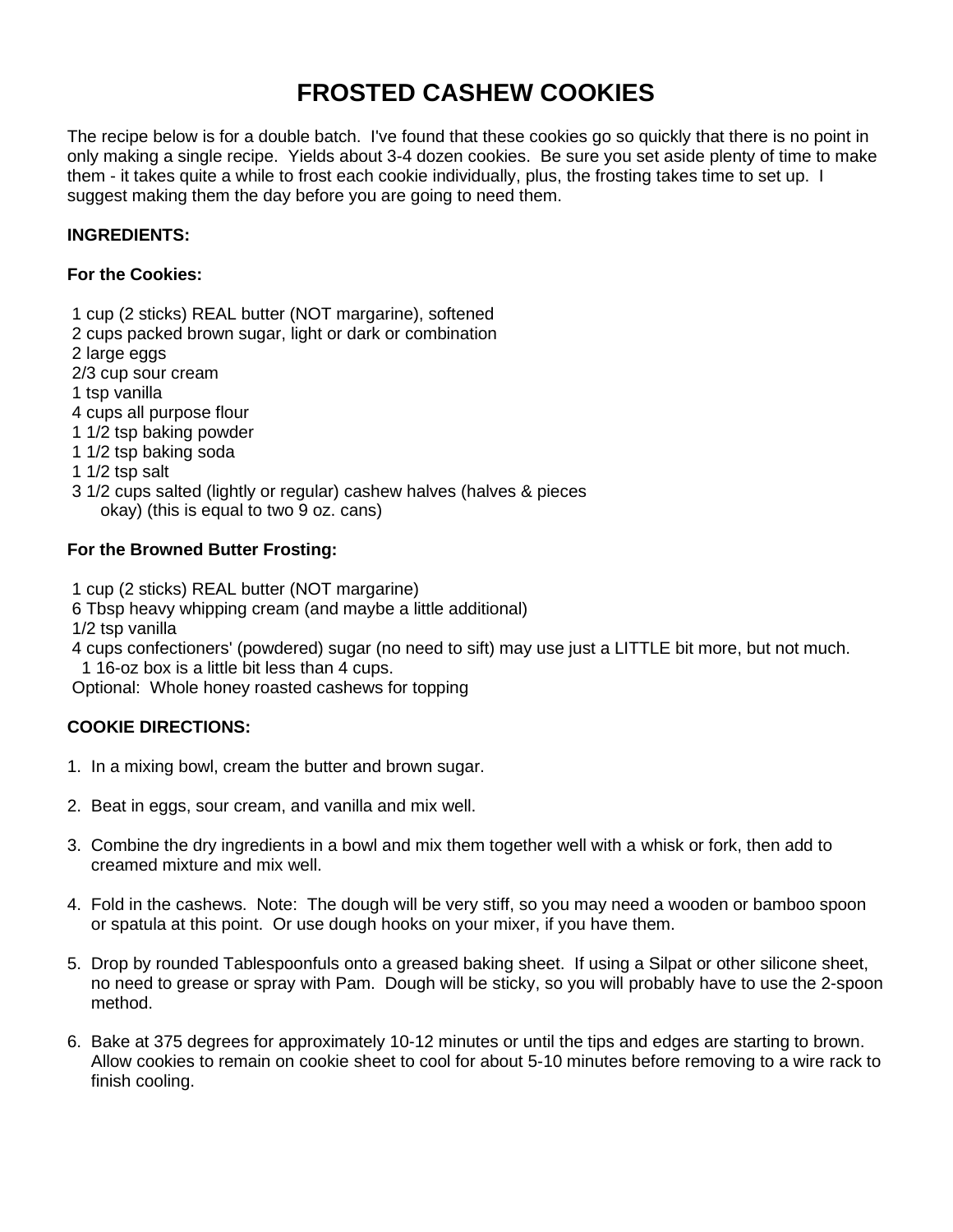#### **FROSTING DIRECTIONS:**

Browning butter is a somewhat tedious process, but does add a different and richer taste to the frosting. You do not have to brown the butter to make the frosting - just used melted butter that has cooled sufficiently.

1. In a small saucepan on about 35-40% heat (less than medium), melt and stir butter CONSTANTLY with a spatula. Slowly the butter will start to change color, about 15-20 minutes, to a darker golden color, you will be able to smell it and some particles/butterfat/impurities will start become visible - this is okay.

It is okay if the butter starts to bubble (boil) and foam up, but keep a very close eye on it, continue to stir, and turn the heat down or occasionally lift the pan off the burner to prevent burning. To be on the safe side, I usually stop here because butter burns very quickly once it gets too hot and it will continue to cook even after you remove it from the burner. If you think your butter is starting to burn, completely remove the pan from the heat immediately, CAREFULLY pour the hot butter into a large mixing bowl and allow it to cool.

- 2. Once cooled, stir in the cream and vanilla.
- 3. Beat in powdered sugar with mixer until a little smooth and thick. Note that the frosting may not be as "smooth" as most cake frostings and may look more like crumbly meal - that is okay. Also, you may also notice that the frosting appears "wet" after completely mixing in the powdered sugar - this is okay, too. Just add a little more powdered sugar by a heaping tablespoon at a time, continue to mix and also add a little more cream by about a tablespoon at a time. Eventually the frosting will come together and smooth out. You want the frosting to be very thick. Don't worry about making too much frosting - this makes just the perfect amount.
- 4. With a broad knife, frost cookies liberally and top each with a honey roasted cashew, if desired. Note that due to the rough texture of the tops of the cookies, you won't be able to make them look too fancy, but they will taste VERY good.

#### **TIPS:**

These cookies are very rich, but they taste much better the next day after all the flavors have developed.

Carefully follow the recipe for the frosting ingredient quantities. If the frosting is too thin, it won't set up. That's okay, just put the cookies in the fridge for a while and it will set up, but once you take them out, the frosting will start to loosen up again.

A note on the powdered sugar - be sure to only use the C&H brand. Some "off brand" names have higher percentages of corn starch in them such that, when mixed with water or other liquid, it turns almost translucent and doesn't stay a nice thick, bright white like the C&H brand does. Of course, if you're making frosting, the high concentration of corn starch can adversely affect the frosting recipe both from chemical and aesthetic standpoints and we obviously don't want that here.

After frosting, I usually put the cookies in the fridge to make the frosting set up faster. You'll have to be patient here and allow the frosting to set up, so if you know you're going to be in a hurry, I suggest you make these the night before and allow them to stay on the cooling rack overnight or select a different variety of cookie.

The frosting should set up sufficiently so that you can stack the cookies on top of one another, however, I still suggest you separate the layers with waxed paper.